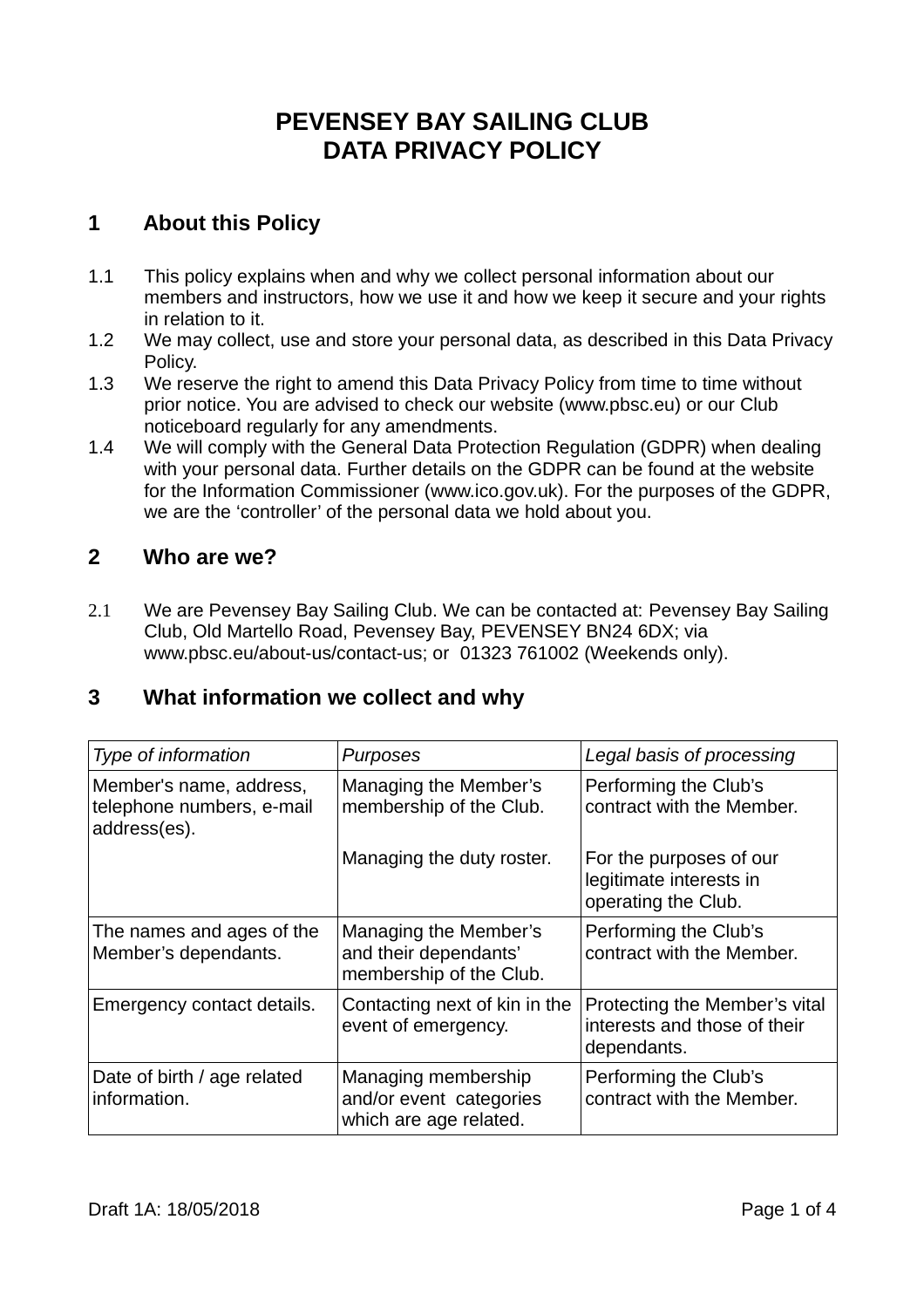| Type of information                                                                                                                     | Purposes                                                                                                                                             | Legal basis of processing                                                                                                                                                                                                            |
|-----------------------------------------------------------------------------------------------------------------------------------------|------------------------------------------------------------------------------------------------------------------------------------------------------|--------------------------------------------------------------------------------------------------------------------------------------------------------------------------------------------------------------------------------------|
| Gender                                                                                                                                  | Provision of adequate<br>facilities for members.                                                                                                     | For the purposes of our<br>legitimate interests in making<br>sure that we can provide<br>sufficient and suitable<br>facilities (including changing<br>rooms and toilets) for each<br>gender.                                         |
|                                                                                                                                         | Reporting information to the<br>RYA.                                                                                                                 | For the purposes of the<br>legitimate interests of the<br>RYA to maintain diversity data<br>required by Sports Councils.                                                                                                             |
| The Member's name, boat<br>type, boat name and sail<br>number.                                                                          | Managing race entries and<br>race results.                                                                                                           | For the purposes of our<br>legitimate interests in holding<br>races for the benefit of<br>members of the Club.                                                                                                                       |
|                                                                                                                                         | Sharing race results with<br>Members, other clubs, class<br>associations, and the RYA,<br>and providing race results to<br>local and national media. | For the purposes of our<br>legitimate interests in<br>promoting the Club.                                                                                                                                                            |
|                                                                                                                                         | Allocating boat park spaces;<br>allocating board and sail<br>rack spaces in the<br>Members' container.                                               | For the purposes of our<br>legitimate interests in<br>operating the Club.                                                                                                                                                            |
| Photos and videos of<br>Members and their boats,<br>windsurfers or other craft.                                                         | Putting on the Club's<br>website and social media<br>pages by club officers and<br>committee members; using<br>in press releases.                    | Consent. We will seek the<br>Member's consent on their<br>membership application form<br>and each membership<br>renewal form and the<br>Member may withdraw their<br>consent at any time by<br>contacting us by e-mail or<br>letter. |
| The Member's name and e-<br>mail address while a current<br>member and for up to a year<br>after ceasing to be a<br>member of the Club. | Passing to the RYA for the<br>RYA to conduct surveys of<br>Members and former<br>members of the Club. See<br>paragraph 5.3 below.                    | For the purposes of our<br>legitimate interests in<br>operating the Club and/or the<br>legitimate interests of the<br>RYA in its capacity as the<br>national body for all forms of<br>boating.                                       |
| Instructor's name, address,<br>email addresses, phone<br>numbers and relevant<br>qualifications and/or<br>experience.                   | Managing instruction at the<br>Club.                                                                                                                 | For the purposes of our<br>legitimate interests in<br>ensuring that we can contact<br>those offering instruction and<br>provide details of instructors<br>to members.                                                                |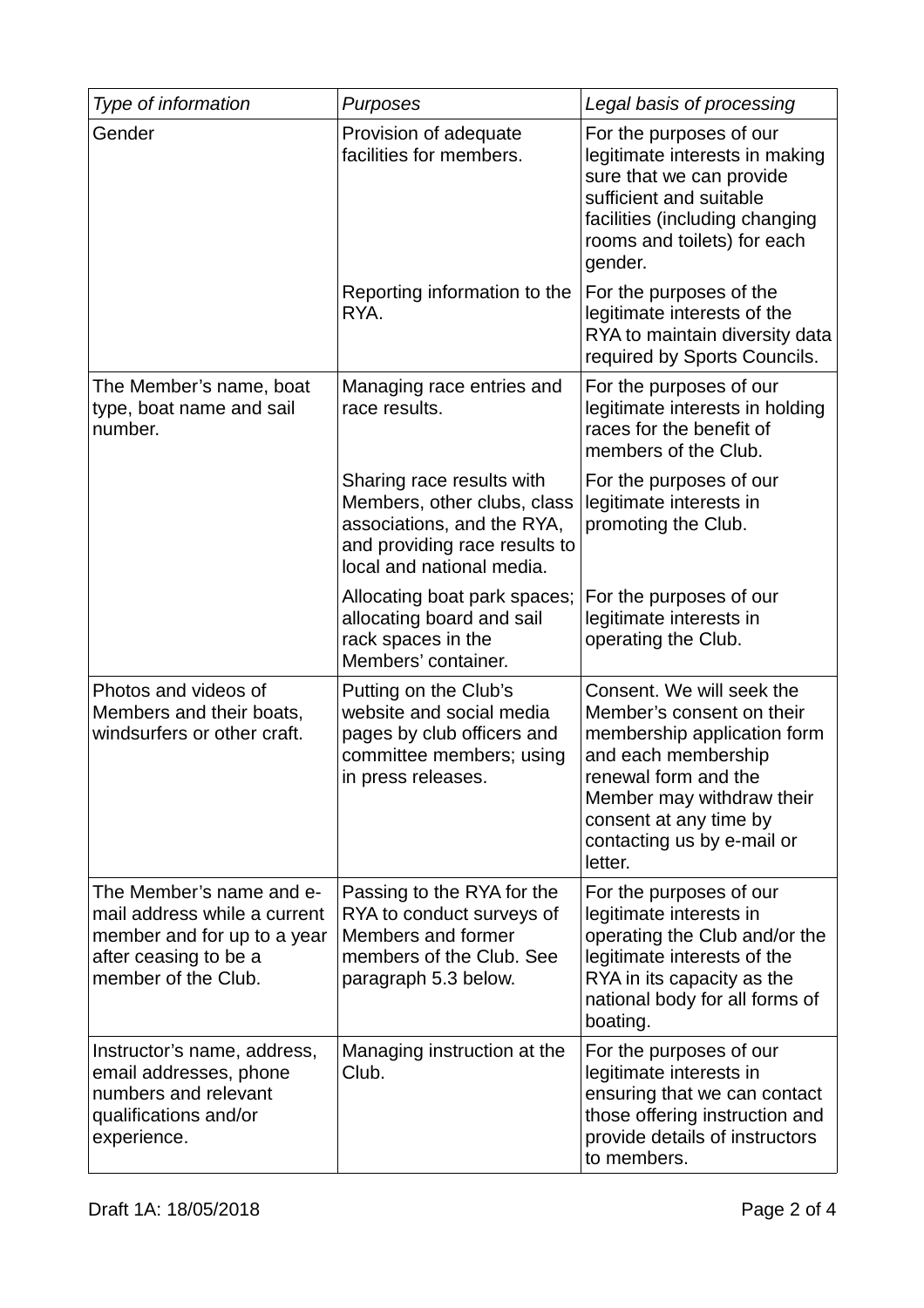| Type of information                                           | Purposes                                                                                                                                                                                                                 | Legal basis of processing                                                                  |
|---------------------------------------------------------------|--------------------------------------------------------------------------------------------------------------------------------------------------------------------------------------------------------------------------|--------------------------------------------------------------------------------------------|
| Name and email address of<br>each Club officer.               | Information published on<br>the Club's website, in Club<br>newsletters and other<br>publications, in Club<br>marketing materials and<br>made available to the RYA,<br>in each case as a point of<br>contact at the Club. | For the purposes of our<br>legitimate interests in<br>operating and promoting the<br>Club. |
| Name and email address of<br>each Club committee<br>member.   | Information published on<br>Club's website and in Club<br>newletters.                                                                                                                                                    | For the purposes of our<br>legitimate interests in<br>operating and promoting the<br>Club. |
| Employees and<br>representatives of suppliers<br>to the Club. | Entering into and managing<br>arrangements with<br>suppliers.                                                                                                                                                            | Entering into and performing<br>contracts with suppliers.                                  |

#### **4 How we protect your personal data**

- 4.1 We will not transfer your personal data outside the EU without your consent.
- 4.2 We use generally accepted standards of technology and operational security in order to protect personal data from loss, misuse, or unauthorised alteration or destruction.
- 4.3 Please note, however, that where you are transmitting information to us over the internet this can never be guaranteed to be 100% secure.
- 4.4 For any payments which we take from you online we will use a recognised online secure payment system.
- 4.5 We will notify you promptly in the event of any breach of your personal data which might expose you to serious risk.

## **5 Who else has access to the information you provide us?**

- 5.1 We will never sell your personal data. We will not share your personal data with any third parties without your prior consent (which you are free to withhold) except where we are required to do so by law or as set out in the table above or in paragraphs 5.2 and 5.3 below.
- 5.2 We may pass your personal data to third parties who are service providers, agents and subcontractors to us for the purposes of completing tasks and providing services to you on our behalf (e.g. to manage duty allocation, print newsletters and send you mailings). We do this for the purpose of our legitimate interests in operating the Club and for performing our contract with you. However, we disclose only the personal data that is necessary for the third party to deliver the service and we have a contract in place that requires them to keep your information secure and not to use it for their own purposes. It is possible that third parties may themselves engage others (sub-processors) to process your data. Where this is the case third parties will be required to have contractual arrangements with their subprocessor(s) that ensure your information is kept secure and not used for their own purposes.